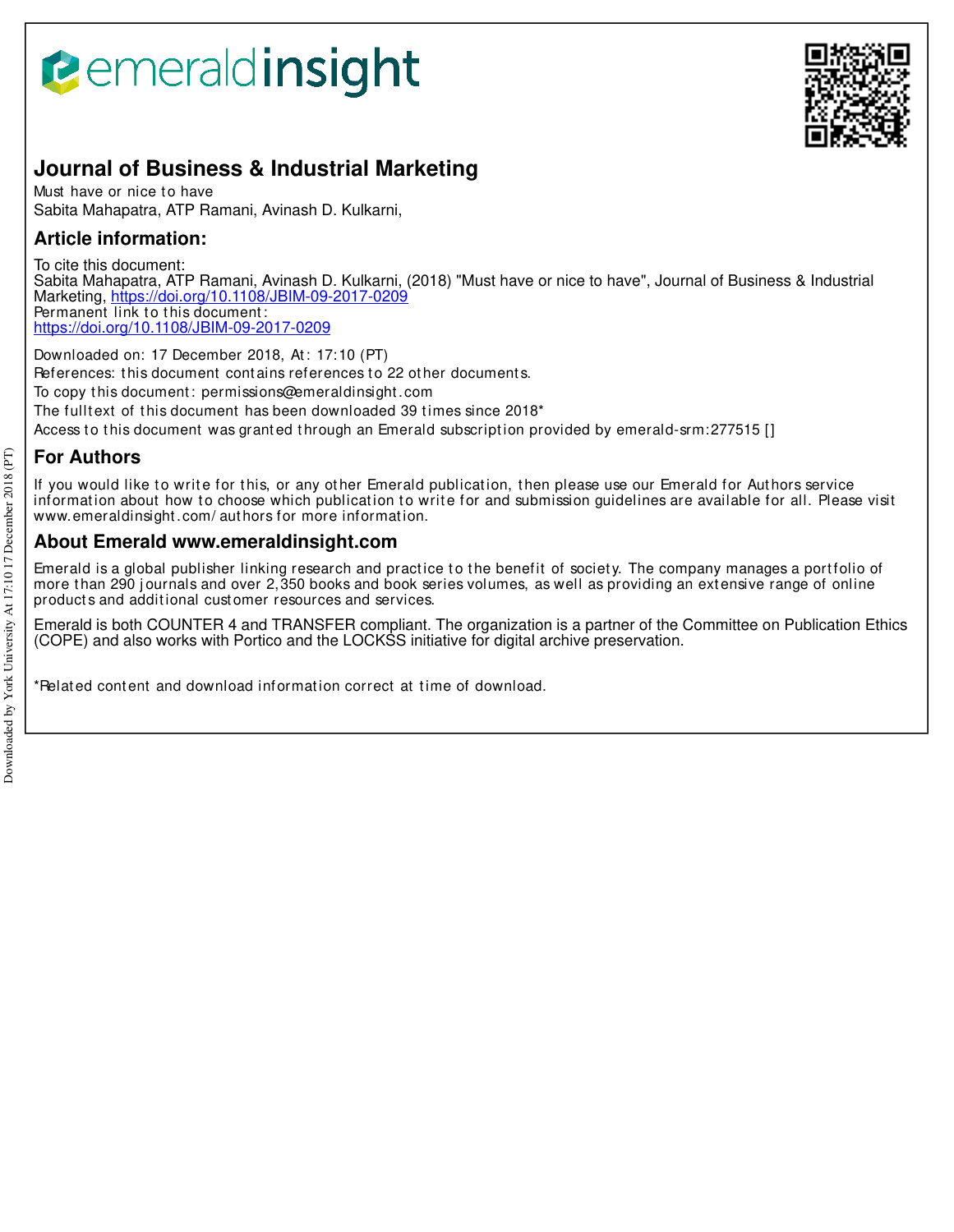# Must have or nice to have

*Sabita Mahapatra* Department of Marketing, Indian Institute of Management, Indore, India *ATP Ramani* ATP Consultants Pvt. Ltd., Bengaluru, India, and *Avinash D. Kulkarni* Aeropure UV Systems Pvt. Limited, Pune, India

#### Abstract

Purpose – This paper aims to provide an opportunity to study organization buying behavior, specifically buying and selling in the B2B context. The case demonstrates the need to understand the expectations of the buyer's decision-making unit and the challenges involved in acquiring and retaining customers based on the articulated value proposition of the product. The case also provides an opportunity to explore the critical issues related to an organization's buying process, while emphasizing on the importance of customer relationship management and the challenges involved in sales conversion. Design/methodology/approach – The case is a filed-based study that aims to provide insight on differences between buying and selling in B2B &

B2C and an understanding on customer value proposition in B2B buying context.

Findings – The case provides a comprehensive overview on the key role of decision-making units and decision-making process in B2B context. Originality/value – This is an India-specific field-based case study on B2B selling situation. The case provides a framework on salesperson B2B selling approach, techniques and skills in view of the changing business selling environment in the age of technologically advanced digital world.

**Keywords** Value proposition, Customer management, Decision making unit, Organisation buying

Paper type Case study

#### Introduction

Organizational buying behavior is a complex human decisionmaking process driven not only by logic and facts, but also by emotions (Bagozzi, 2006). Hence, creating a strong personal connection through salesperson interactions (Singh and Venugopal, 2015) is integral to the organizational buying process (Kemp *et al.*, 2018). Customer solutions in business-tobusiness (B2B) selling require the sales person to have deeper customer insights (Chicksand and Rehme, 2018; Ulaga and Reinartz, 2011). They also require a fundamental shift in focus from quality and price to total cost of ownership (Monczka *et al.*, 2016; Sheth *et al.*, 2009; Snelgrove and Stensson, 2017; Vitasek, 2017a, 2017b), which, in turn, demands that sales people work with focus on long-term customer development (Dixon *et al.*, 2001; Timo *et al.*, 2018). In this study, we discuss the concept of value and the drivers of value appropriation in business relationships (Chicksand and Rehme, 2018). Customer value is expressed as the monetary benefits accrued which improve the buyer's revenue (Anderson and Narus, 1998; Brandenburger and Stuart, 1996). It also includes sacrifices such as total transaction costs (Williamson, 1975; Nordigarden *et al.*, 2014), which include the price paid for goods and services, initial search costs, learning costs and switching costs (Chicksand and Rehme, 2018). The case

The current issue and full text archive of this journal is available on Emerald Insight at: www.emeraldinsight.com/0885-8624.htm



Journal of Business & Industrial Marketing © Emerald Publishing Limited [ISSN 0885-8624] [DOI 10.1108/JBIM-09-2017-0209]

provides a framework for a sales person's B2B selling approach, the techniques and skills (Agnihotri *et al.*, 2015; Hunter and Panagopoulos, 2015; Marshall *et al.*, 2012; Moncrief *et al.*, 2015; Hoar *et al.*, 2015) to adopt in view of the changing B2B selling environment in the age of ever-evolving technological advancements (Joon-Hee, 2017).

#### Organization buying behavior: a case study

Ajay Sharma was the South Zone, Sales Engineer with ATP Consultants, a Bangalore-based company that was in the business of selling the WATMIZER system, an ultraviolet system used in centrally air-conditioned environments. Even after a few months of his joining, he was unable to make a sale. There were times when the prospects showed interest in the product, but they either delayed the purchase decision or did not buy at all. He was worried about his performance, or lack of it, in selling the WATMIZER system. In fact, he had not achieved a single sale on his own since joining the company. The only sale he had achieved was owing to the efforts of Mr. Vijay Singh and Ms. Meeta Singh, the Directors of the company. In March 2016, ATP Consultants convened a meeting to analyze Ajay's performance. During the

Received 4 September 2017 Revised 15 March 2018 18 April 2018 12 June 2018 12 July 2018 Accepted 12 July 2018

This case has indexed all exhibits to maintain the confidentiality. The case is intended to be used as the basis for class discussion rather than to illustrate either effective or ineffective handling of a management situation. The authors have disguised certain names and other identifying information to protect confidentiality.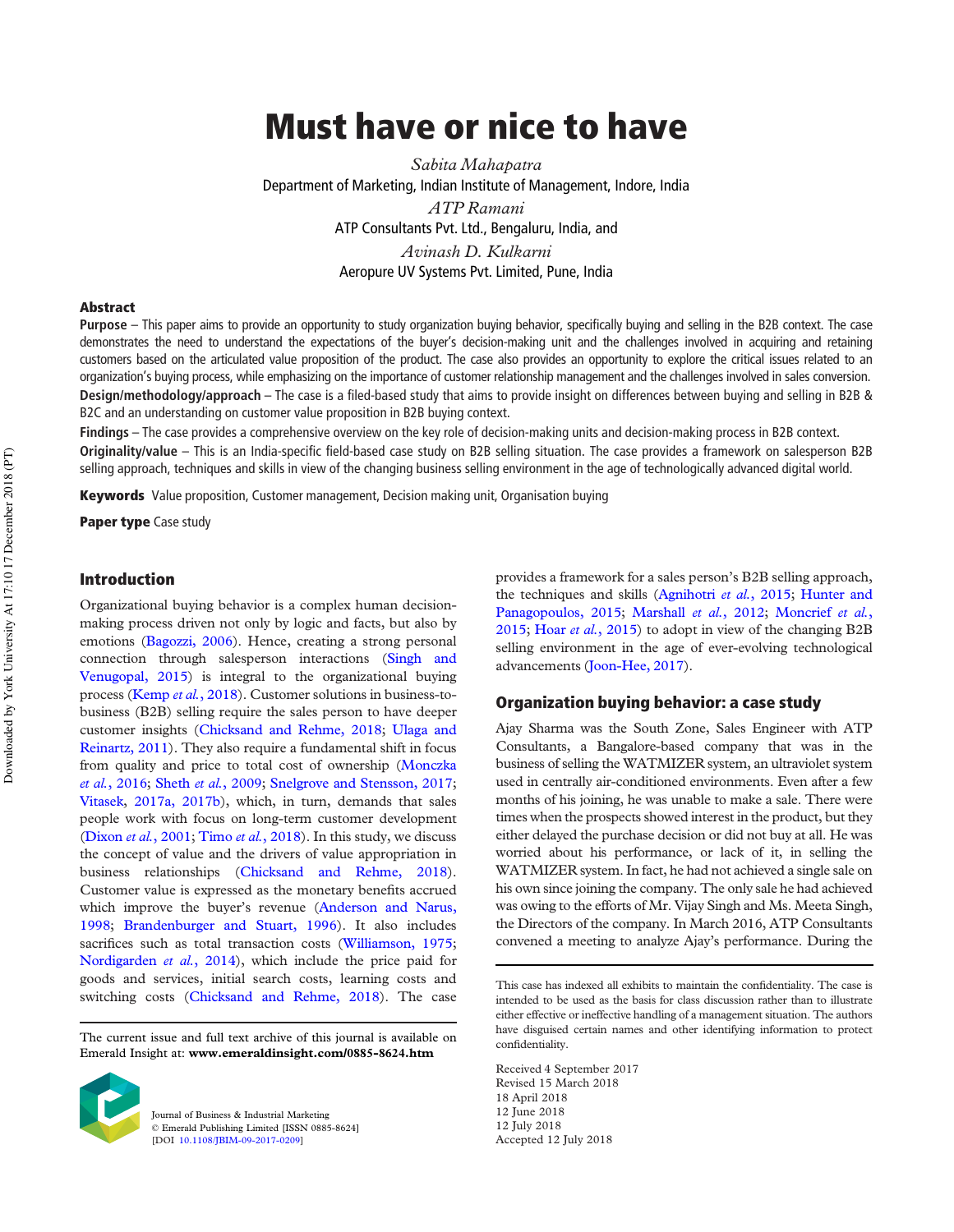meeting, he had to explain why he had been unable to achieve his sales target. Needless to say, Ajay was worried and looking for options that could help him generate and convert leads into sales. He wanted to discuss these options with Vijay to seek his support and approval. He had only one week's time before that meeting to explore his options and create a presentation for the directors.

#### The company AEROPURE: manufacturers of the WATMIZER system

AEROPURE, an Indian company in operation since 2000, was based in Pune. The company manufactured the WATMIZER system, which was an ultraviolet system used in centrally airconditioned environments. They had customers for their product in the domestic market as well as overseas in countries such as Africa, Singapore, Malaysia, US and the Middle East. In early 2000, AEROPURE was the only manufacturer of ultraviolet (UV) lamps in India, which was a major component of the WATMIZER system. Their manufacturing unit was located in a four-acre plot in an export zone at Chakan, Pune. In the past, AEROPURE and their competitors were importing ultraviolet lamps from Terilair (USA), TUK (Canada) or the UK. These lamps available in China and India were of inferior grade and unsuitable for the ultraviolet germicidal irradiation (UVGI) application required to manufacture the WATMIZER system. AEROPURE began manufacturing its UV lamps, 80 per cent of which they exported to the USA. The company had received several awards including DSK Energy award 2011 for outstanding contribution to energy saving; the ACREX award; and the GREEN CERTIFICATION award. Besides, it has also been awarded the ISO (International Organization for Standardization) 9001 & 14000 certifications. AEROPURE manufactured purification systems for effluent water and drinking water.

ATP consultants was a Bangalore-based company with 10 years of experience in recruitment, training, marketing and sales consultancy. In 2015, they partnered with AEROPURE Ltd to sell their WATMIZER system. AEROPURE Ltd had similarly partnered with two other companies to market its product.

#### The WATMIZER system

The WATMIZER system was an ultraviolet system, which was used in centrally air-conditioned environments (HVAC Systems – heating, ventilation and air conditioning systems) to save energy and improve indoor air quality by killing bacteria and germs. The product worked on a principle similar to that of using UV lamps in water purifiers to disinfect water and make it safe for drinking. In enclosed centrally air-conditioned spaces, there were high chances of bacteria, germs, mold and fungi settling and growing in the coils and fins of the cooling coil block of the air handling unit (AHU). WATMIZER was a system of UV lamps mounted on an aluminum frame and placed within the air handling units. The UV rays acted on the cooling coil and destroyed germs, bacteria, mold and fungi, thus keeping it clean. Besides reducing the level of harmful bacteria and viruses in the environment, the system also improved energy transfer efficiency and helped to save power. Air handling units were installed in centrally air-conditioned premises to remove dust and cool the used air within the premises. These AHUs sucked out used air (normally warmer air) from work spaces through the return air ducts, releasing only 10 per cent to the atmosphere and recycling 90 per cent through the air handling units. In the air handling unit, the air was made to pass through a filter and cooling coil. The cooling coil was constructed of tubes carrying cold water and fins to direct the flowing air in a way to maximize contact with the cooling water tubes. After passing through the cooling coil, the cooled air was pushed out with the help of a blower and returned to the work spaces through other air ducts. Refer to Appendix 1 for an air-conditioning system and Appendix 2 for how a typical air handling unit works.

UV light is a component of an electromagnetic spectrum, loosely referred to as light. UV rays are emitted between the wavelengths of 100 and 400 nM (nanometer). At the wavelength of 254 nM, UV rays have the unique property of killing germs, viruses, bacteria and micro-organisms that constitute harmful mold and fungi. This very valuable property of the ultraviolet rays at 254 nM was discovered before the 1900s. Refer to Appendix 3 for UV lights and Appendix 4 for "before" and "after" of cooling in an air handling unit, where the WATMIZER system had been installed and was operative for the last three months.

#### Centrally air-conditioned system

In a centrally air conditioned system, air from the work spaces was sucked back through "return-air-ducts" and passed through the air handling units. As the air entered the air handling unit, larger particles were filtered out by a filter. The air then passed through the cooling coil where cold water flowed through the pipes. The air that flowed over these cooling coils cooled because of heat transfer between the cold water in the tube and the air outside. The air was then sent back to the work spaces through a different duct by the action of a blower. The air, which was recycled (90 per cent), contained microdust and micro-moisture. This micro-dust and micro-moisture settled on the pipes and fins of the cooling coil because they were a few degrees cooler than the ambient air. Viruses, bacteria, germs, fungi and mold settled on this surface and formed colonies on this layer of dust. The "dust", which was actually a mixture of micro-dust, micro-moisture and billions of bacteria, fungi, virus, formed a covering on the fins and tubes in the cooling coil and reduced the efficiency of heat transfer between air and the cooling water. As a result, extra power was consumed to achieve the required level of cooling. These viruses, bacteria, molds, spores, fungus, etc. settled and grew exponentially inside the damp and dark areas of the cooling coil and then spread all over the buildings through the air conditioning systems, thus making the indoor environment infectious, unhealthy and unsafe to breathe.[1] This constantly increased the total bacterial and fungal count.

#### How the WATMIZER system works

The WATMIZER system was an assembly of an aluminum frame with reflector profiles across the vertical arms of the frame, which was fixed to the floor of the air handling unit. UV lamps were fitted on the reflectors. The WATMIZER system faced the cooling coil and was about 6 to 8 inches away from it. The ultraviolet beam, which was directed at the face of the cooling coil, destroyed the sticky germs, viruses, bacteria, fungi and mold. Thus, the sticky matter, which bound the dust,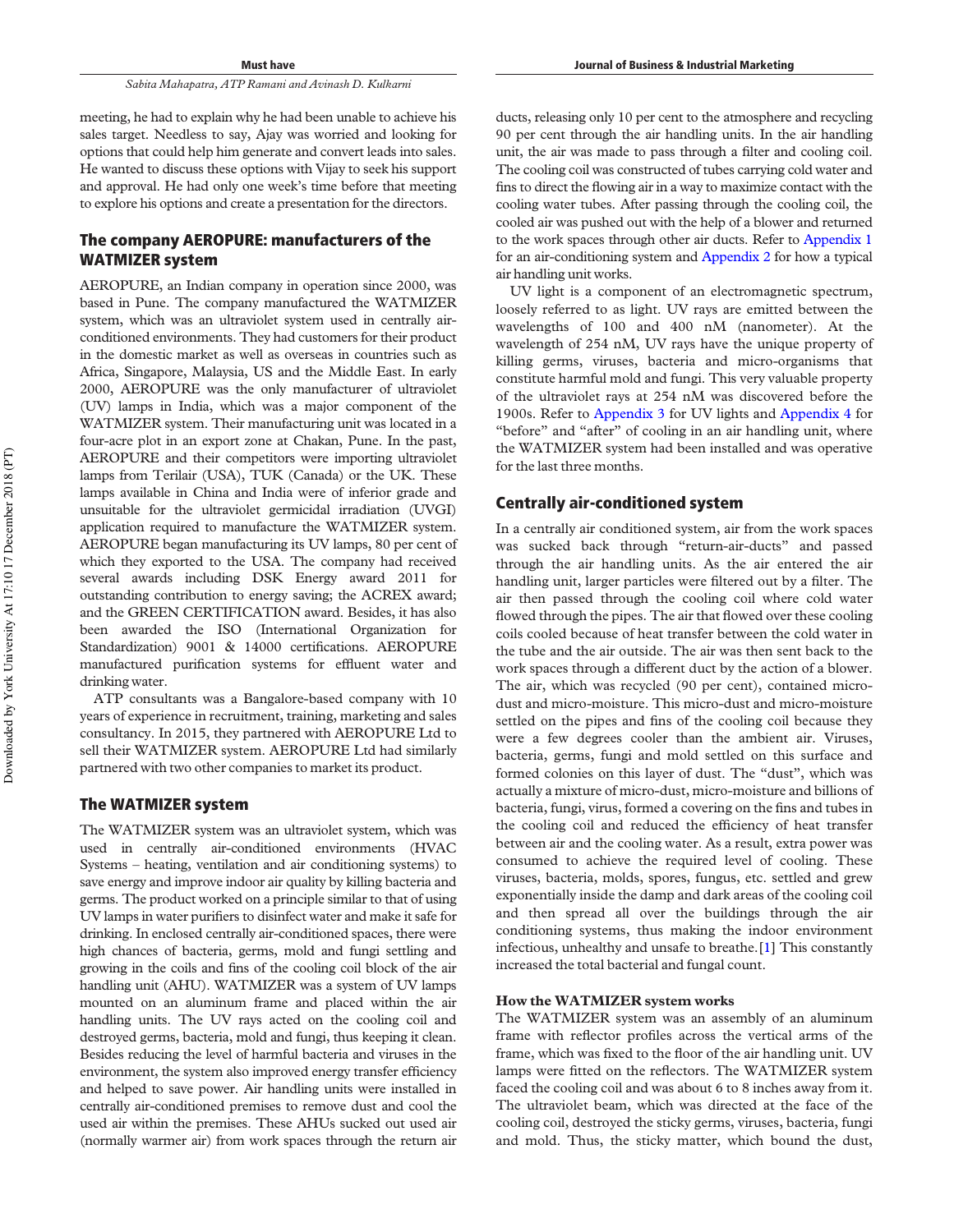moisture and germs, got destroyed and the whole integral mass collapsed into the drain pan for clearance. In a few weeks, the entire cooling coil sparkled and became shiny. As a result of this cleaning, two things happened. The obstruction in the coils and fins was removed, thereby improving the efficiency of the heat transfer and resulting in the saving of energy. The virus and bacteria were destroyed at the deoxyribonucleic acid (DNA) level, and had no place to settle and grow. Thereby, there was significant improvement in the indoor air quality (refer to Appendix 5).

#### Need for the WATMIZER system

In traditional set-ups, as part of regular maintenance, the cooling coil blocks were supposed to be cleaned periodically. The normal interval for cleaning was fixed for every three months. This cleaning was done using a forced jet of water and chemicals to dissolve the "dust". This procedure had several shortcomings. It was a cumbersome process as it required a shutdown of the system, hence it was usually skipped. The maintenance team just cleaned the filter and ignored the cooling coil, as a result got more contaminated. When cleaning was sporadically attempted, the customary methods of water jet and chemicals could only clean to some extent from the surface while most of the coil and fins remained contaminated. Most of the cooling coils continued to be in a state of sub-optimal performance. The WATMIZER system was a superior and effective method for coil cleaning and thus resulted in saving energy and improving indoor air quality. UVC rays were a highly effective method of killing germs without the use of any harsh methods like chemical cleaning or steam injections. The use of UV rays was a safe, environment-friendly and the most efficient method for removing mold and bacteria from coils and the drain pan surface.[2] The system had several benefits. It eliminated the growth of mold and mildew on cooling coils resulting in improved heat transfer between the chilled water in coils and air. It improved air flow through coils and eliminated further depositions of dust on them. This reduced the amount of energy consumed in a building by 10-15 per cent and improved indoor air quality by up to 70 per cent. It prevented periodic cleaning of coils, thus significantly reducing annual maintenance costs (AMC) by over 50 per cent and extending the life of the equipment by 25 per cent. The initial set-up cost was low with payback as low as 15 months. The system was compatible with any new and existing heating ventilation and air condition systems.

#### Customer

The typical customers of the WATMIZER system were hospitals, pharmaceutical manufacturers, hotels and large companies that had the facility of a centrally air-conditioned system. Customers were segmented depending on their concern for environment, health and safety (EHS) and interest to provide their employees a clean working environment. Progressive companies and multinationals belonged to this segment as compared to smaller still-to-evolve companies. Customers were also segmented based on the time when they purchased the WATMIZER system, either at the initial stage of the construction, wherein the WATMIZER system was a part

of the original air handling unit equipment or at a later date, which was technically referred to as a retrofit.

#### Buying process

The product was meant for business and commercial setups. The purchase of the product was perceived to be a complex decision; hence, several departments of a company were involved in the decision-making process. A typical decisionmaking unit (DMU) involved the following departments:

- *Facilities*: This department took care of running of the buildings including heating, ventilation and air conditioning systems in which the WATMIZER system was fitted. This department was either staffed with company personnel or outsourced to a facilities company such as Jones Lang Lasalle or Cushman & Wakefield. The department was mostly managed by engineers who were responsible for heating, ventilation and air-conditioning equipment, electricals, etc.
- *Project*: This department was involved in the setting up of buildings. Once it was set-up, the facilities department took care of the day-to-day operation and maintenance.
- *Environment, health and safety*: This department, particularly in large multinationals, ensured a healthy environment for their employees by providing a pollutionfree work environment.
- *Finance*: This department was responsible for the viability of an investment.
- *Procurement*: This department was responsible to audit the quotations, negotiate and select the vendor based on the buying decision.
- *Chief operating of*fi*cer*: The final person responsible for approving and signing the contract.
- *Heating, ventilation and air conditioning consultant*: In the project stage when the facility was constructed, a client would employ a heating, ventilation and air conditioning consultant firm to design the heating, ventilation and air conditioning system and recommend the vendors for different components like chillers, air handling units, ducting systems, electrical, etc.
- *Air handling unit manufacturer*: Vendor who manufactured the air handling unit and sold to the client.

#### Competition

Terilair (USA) and TUK (Canada) were the two companies that manufactured UV lamps of the required grade. Terilair had business association with Redman, and TUK with Tapman for selling UGI systems in India. Redman and Tapman had stopped promoting UGI systems as they had broken off their relations with the supplier companies. The reason was that Redman and Tapman were huge companies with multiple divisions and they found the potential of UGI system too small to justify their efforts or return. Dustman, a big player in water purification till now was not very much interested in the use of UV lamps for air purification though they did supply a WATMIZER-equivalent system imported from a British manufacturer of UV lamps to few customers. Refer to Appendix 6 for price of the system and that of the competitors system that was imported. By 2016, there were no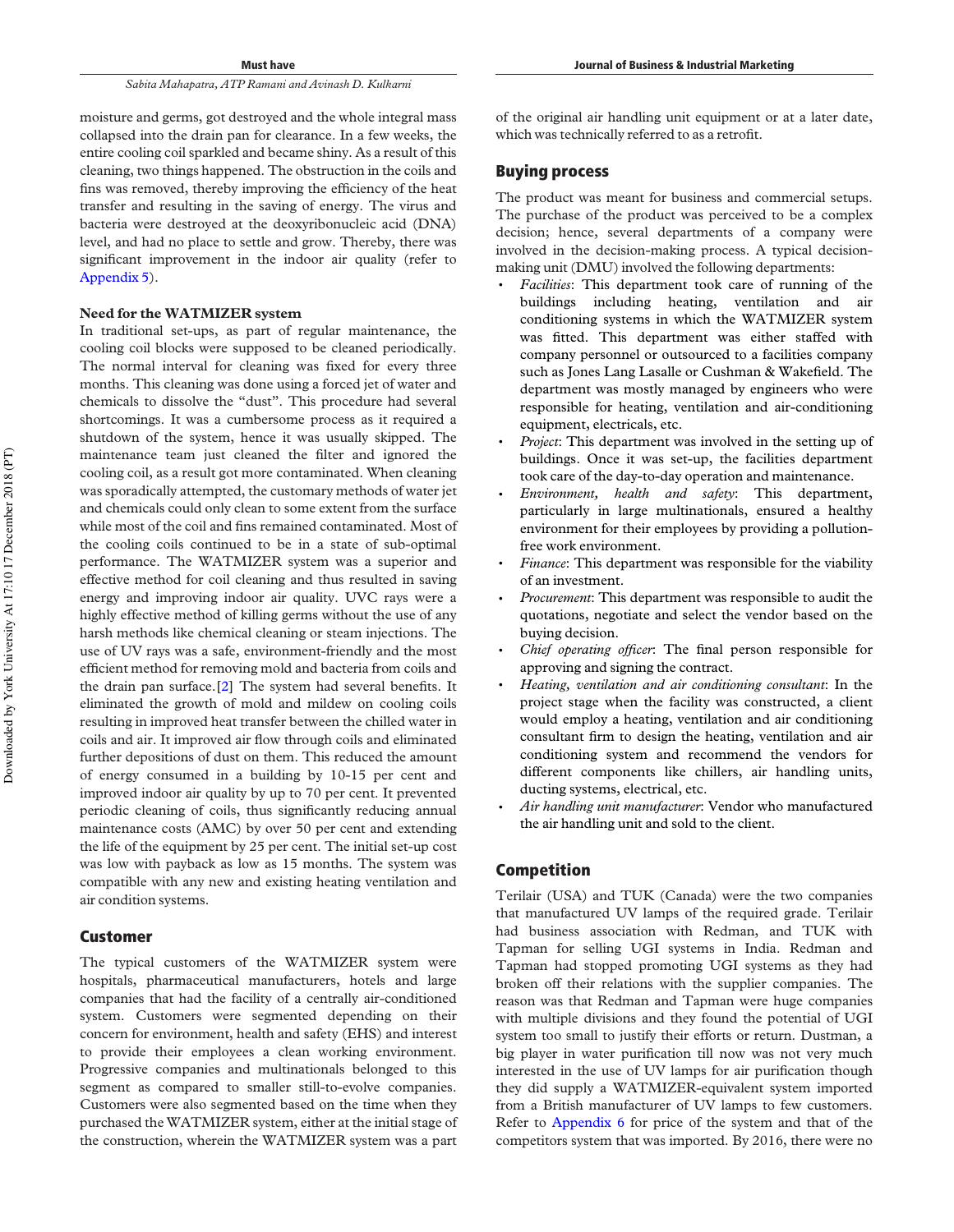companies in India aggressively selling an UGI system for heating, ventilation and air conditioning systems. Until now, Dustman was not interested; however, seeing the future business potential, it changed its perspective and became a competitor to AEROPURE.

#### Client's satisfaction to date

Till date, client satisfaction has been impressive. For Sonora Software, for instance, the payback was 11 months and indoor air quality improvement over 90 per cent. For Shalaka Constructions, the payback was 15 months and indoor air quality improvement 83 per cent. Absenteeism at PELL Systems dropped by 50 per cent. Savings were accrued through reduced downtime during maintenance and reduced annual maintenance costs as the cooling coil did not require any cleaning. ATP Consultants conducted proof of concept (PoC) tests in many companies to establish the evidence of savings and improvement in indoor air quality between 11 and 29 per cent. The drop in total bacterial count and fungal count was in excess of 70 per cent and more than 50 per cent, respectively. In most places, the payback on investment was around 15 to 24 months. Refer to Appendix 7 for PoC test, and Appendices 8, 9 and 10.

#### Ajay Sharma, the sales person

Ajay was an engineer and had previous experience of working in a company, which dealt with the assembling and selling of air handling units. Earlier, he had worked for five years in another company that sold air conditioning systems. ATP Consultants had found him suitable for their job profile and appointed him with a salary package 25 per cent higher than his contemporaries in the market. Ajay joined ATP Consultants in April 2015. He reported to Business Development Director, Sharmishta Dey. His job responsibilities included identifying prospects, developing business presentations, managing objections and closing sales. He went through an intense product and sales training for the WATMIZER business.

#### Dilemma

The client's officials of facilities and the finance departments were excited by the WATMIZER system; yet, they were reluctant to make an investment in those cases, where the PoC had demonstrated energy savings and indoor air quality improvement. In March 2016, Mr. Vijay, Director, ATP Consultants, convened a meeting to analyze Ajay's sales performance. He was asked to explain the reason for not being able to achieve his sales target. Ajay wanted to explore a few options that would help him generate demands and convert sales. He wanted to discuss those options with Vijay to seek his support and approval. Ajay was left with only one week's time for making his presentation before the directors of ATP.

First, ATP consultants focused on retrofit prospects because it seemed easier to prove energy savings and improvement of indoor air quality through PoC tests. Some customers, who were progressive and able to afford the system, allotted certain amount of their capital expenditure for such novel technology. Others, who were strapped for capital expenditure (CAPEX), preferred the leasing option. Hence Ajay felt the need to identify and approach the right prospects to develop a thorough understanding on customer management to achieve both customer acquisition and retention.

Second, few prospective clients wanted a PoC test that was a pilot execution of the system to prove energy saving and indoor air quality improvement at their own premises. This was because they were unwilling to rely on testimonies of other customers. While few customers were ready to invest in the PoC test but were reluctant to make the CAPEX investment required for the test. Ajay felt the need to assess the value worth of the client and came up with options like arrange for a PoC demo at the clients' premises at a 50 per cent discount or a free demonstration offer based on the agreement of some assured sales order from the clients or facilitate visits of interested clients to the company, in which the PoC test demo was to be carried out. Alternatively, he proposed the use of a digital platform as a cost-effective method to project the value proposition of products/services to clients.

Third, each member of the decision-making unit had their own unique needs and concerns. Hence, the sales pitch had to, accordingly, address and convince each member by offering unique selling proposition (USP).

Ajay was sure that Vijay would be convinced of the abovestated options to help generate demand for sales conversion.

#### **Notes**

- 1 www.invirotech.com/ (accessed 1 January 2017).
- 2 www.invirotech.com/ (accessed on 1 January 2017).

#### References

- Agnihotri, R., Dingus, R., Hu, M.Y. and Krush, M.T. (2015), "Social media: influencing customer satisfaction in B2B sales", *Industrial Marketing Management*, Vol. 53, pp. 172-180.
- Anderson, J.C. and Narus, J.A. (1998), "Business marketing: understand what customers value", *Harvard Business Review*, Vol. 76 No. 6, pp. 53-65.
- Bagozzi, R. (2006), "The role of social and self-conscious emotions in the regulation of business-to-business relationships in salesperson-customer interactions", *Journal of Business & Industrial Marketing*, Vol. 21 No. 7, pp. 453-456.
- Brandenburger, A.M. and Stuart, H.W. (1996), "Value-based business strategy", *Journal of Economics & Management Strategy*, Vol. 5 No. 1, pp. 5-24.
- Chicksand, D. and Rehme, J. (2018), "Total value in business relationships: exploring the link between power and value appropriation", *Journal of Business & Industrial Marketing*, Vol. 33 No. 2, pp. 174-182.
- Dixon, A.L., Spiro, R.L. and Jamil, M. (2001), "Successful and unsuccessful sales calls: measuring salesperson attributions and behavioral intentions", *Journal of Marketing*, Vol. 65 No. 3, pp. 64-78.
- Kemp, E.A., Borders, A.L., Anaza, N.A. and Johnston, W.J. (2018), "The heart in organizational buying: marketers' understanding of emotions and decision-making of buyers", *Journal of Business & Industrial Marketing*, Vol. 33 No. 1, pp. 19-28.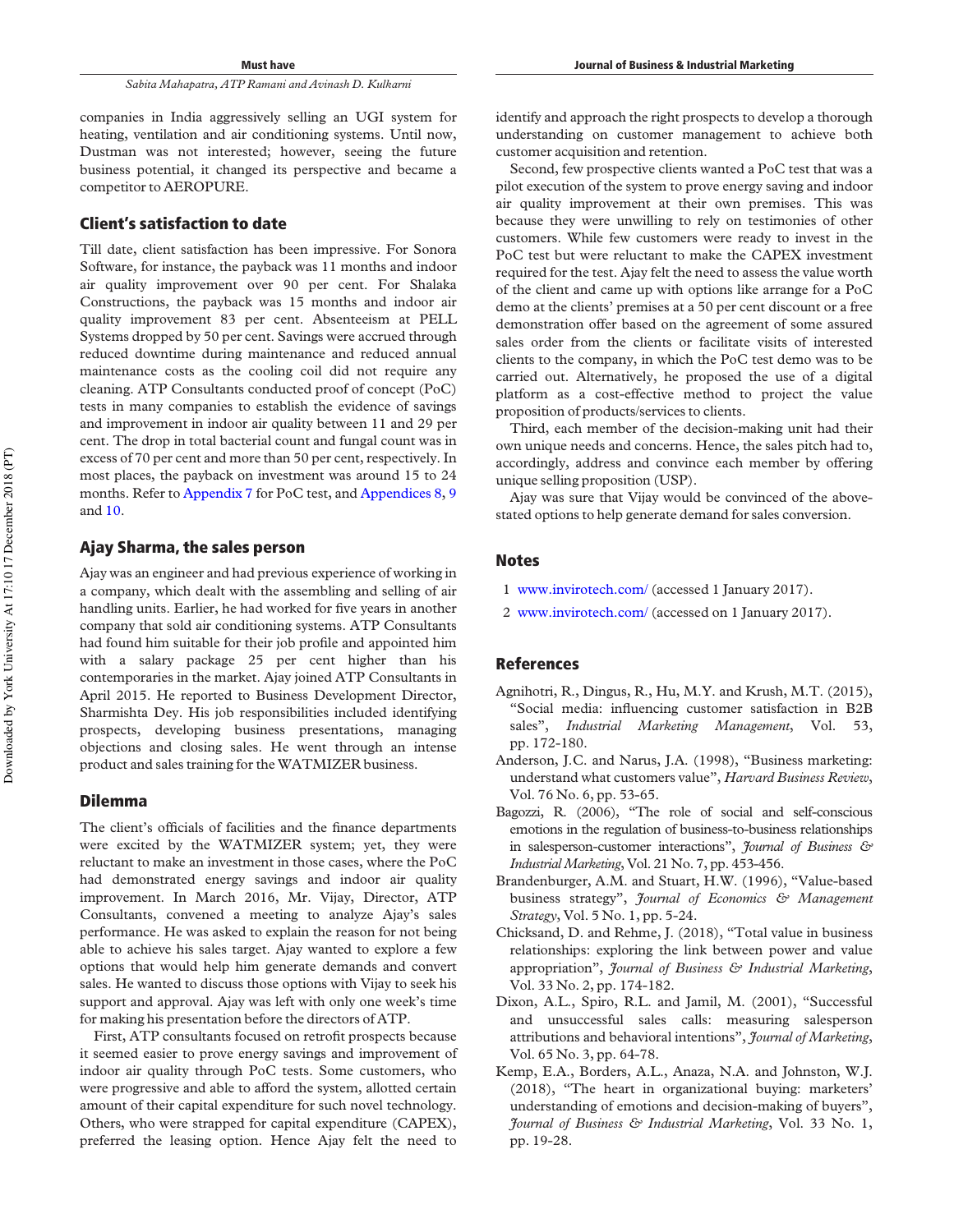- Hoar, A., Bernoff, J., Johnson, C., Evans, P.F., Wu, S., Naparstek, L., Milender, J., Wizdo, L., VanBoskirk, S., McQuivey, J.L. and O'Neill, P. (2015), "Death of a (B2B) salesman", available at: www.forrester.com/report/Death\_Of\_A\_B2B\_Salesman/-/E-RES122288 (accessed 30 July 2016).
- Hunter, G.K. and Panagopoulos, N.G. (2015), "Commitment to technological change, sales force intelligence norms, and salesperson key outcomes", *Industrial Marketing Management*, Vol. 50, pp. 162-179.
- Joon-Hee, O. (2017), "A conceptual framework for successful salesperson role change management", *Journal of Business & Industrial Marketing*, Vol. 32 No. 8, pp. 1136-1143.
- Marshall, G.W., Moncrief, W.C., Rudd, J.M. and Lee, N. (2012), "Revolution in sales: the impact of social media and related technology on the selling environment", *Journal of Personal Selling and Sales Management*, Vol. 32 No. 3, pp. 349-363.
- Moncrief, W.C., Marshall, G.W. and Rudd, J.M. (2015), "Social media and related technology: drivers of change in managing the contemporary sales force", *Business Horizons*, Vol. 58 No. 1, pp. 45-55.
- Monczka, R.M., Handfield, R.B., Giunipero, L.C. and Patterson, J.L. (2016), *Purchasing and Supply Chain Management*, 6th edition, Cengage Learning, Boston, MA.
- Nordigarden, D., Rehme, J., Brege, S., Chicksand, D. and Walker, H. (2014), "Outsourcing decisions – the case of parallel production", *International Journal of Operations & Production Management*, Vol. 34 No. 8, pp. 974-1002.
- Sheth, J.N., Sharma, A. and Iyer, G.R. (2009), "Why integrating purchasing with marketing is both inevitable and beneficial", *Industrial Marketing Management*, Vol. 38 No. 8, pp. 865-871.
- Singh, R. and Venugopal, P. (2015), "The impact of sales person customer orientation on sales performance via mediating mechanism", *Journal of Business & Industrial Marketing*, Vol. 30 No. 5, pp. 594-607.
- Snelgrove, T.C. and Stensson, B.I. (2017), "Selling value to purchasing", in Hinterhuber, A. and Snelgrove, T.C. (Eds), *Value First Then Price*, Routledge, London, pp. 105-107.
- Timo, K., Jarkko, N. and Pullins, E. (2018), "Rapport building in authentic B2B sales interaction", *Industrial Marketing Management*, Vol. 69, pp. 235-252.
- Ulaga, W. and Reinartz, W. (2011), "Hybrid offerings: how manufacturing firms combine goods and services successfully", *Journal of Marketing*, Vol. 75 No. 6, pp. 5-23.
- Vitasek, K. (2017a), "Using best value to get the best bottom line", in Hinterhuber, A. and Snelgrove, T.C. (Eds), *Value First Then Price*, Routledge, London, pp. 108-122.
- Vitasek, K. (2017b), "The sourcing continuum to achieve collaboration and value", in Hinterhuber, A. and Snelgrove, T.C. (Eds), *Value First then Price*, Routledge, London, pp. 138-149.
- Williamson, O.E. (1975), *Markets and Hierarchies: Analysis and Antitrust Implications*, Free Press, New York, NY.

#### Corresponding author

ATP Ramani can be contacted at: ramani@atpconsultants.in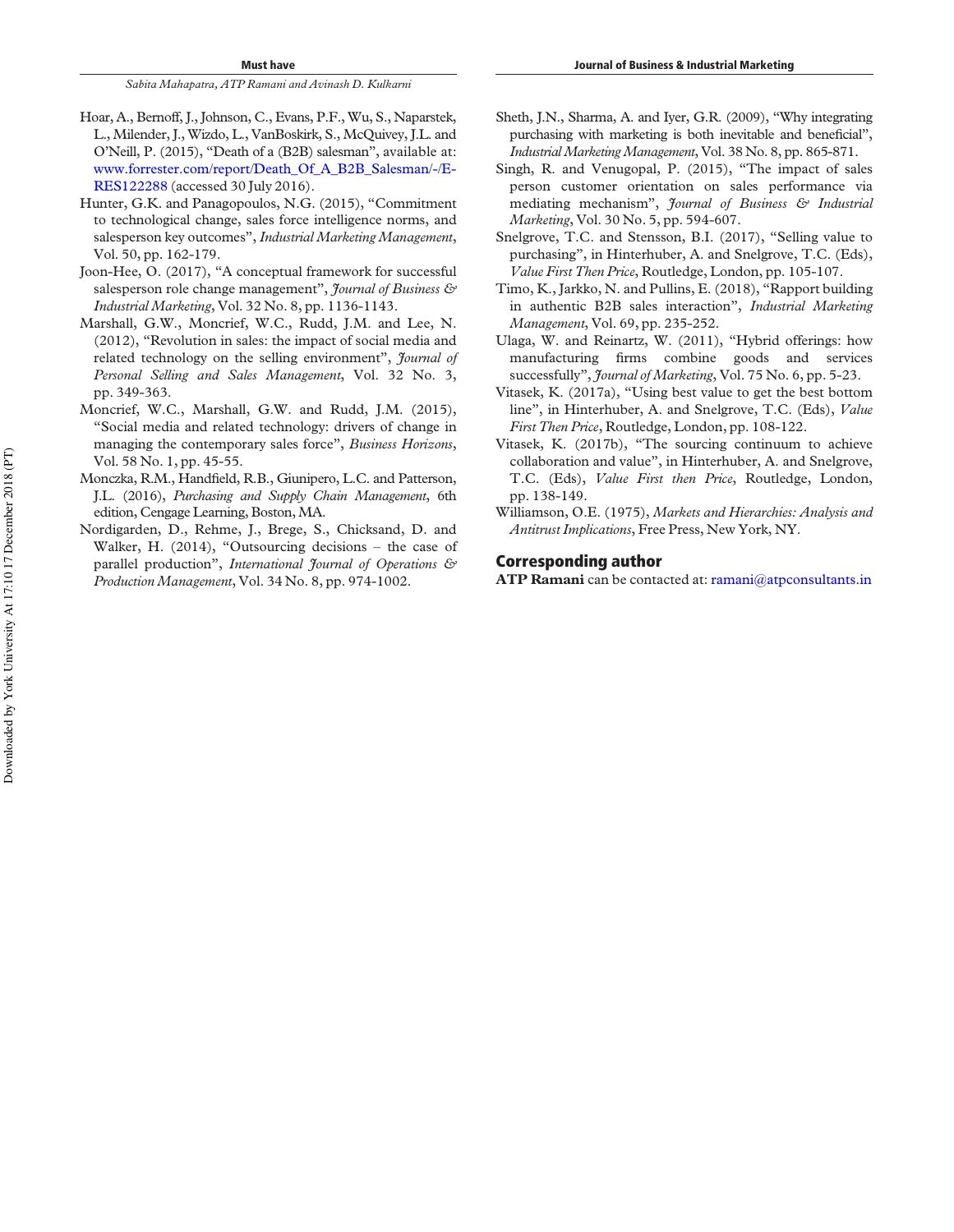#### Appendix 1

#### Figure A1 Air conditioning system



Source: Company

#### Appendix 2

Figure A2 Typical air handling units works



Source: Company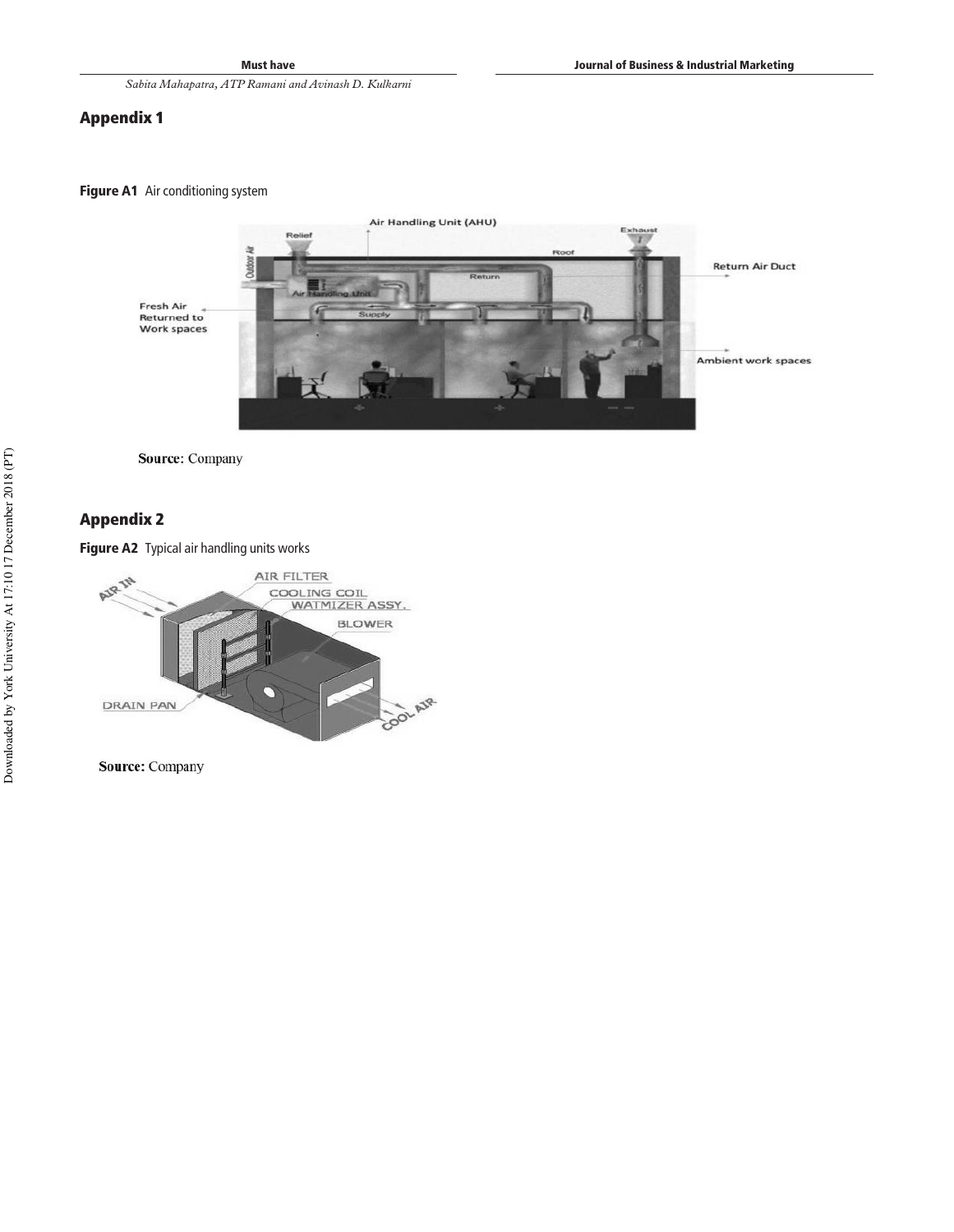#### Appendix 3

Figure A3 Ultraviolet light



**Source: Company** 

#### Appendix 4

Figure A4 Before and after cooling in air handling unit

#### **BEFORE**

Cooling coils covered with combination Of dust, moisture, bacteria, virus, germs, fungus and moulds



After the WATMIZER has been in place for three months the same cooling coil now shining With the dust, moisture, bacteria, virus, germs, fungus and moulds destroyed by the action of the UV

**AFTER** 

Source: Company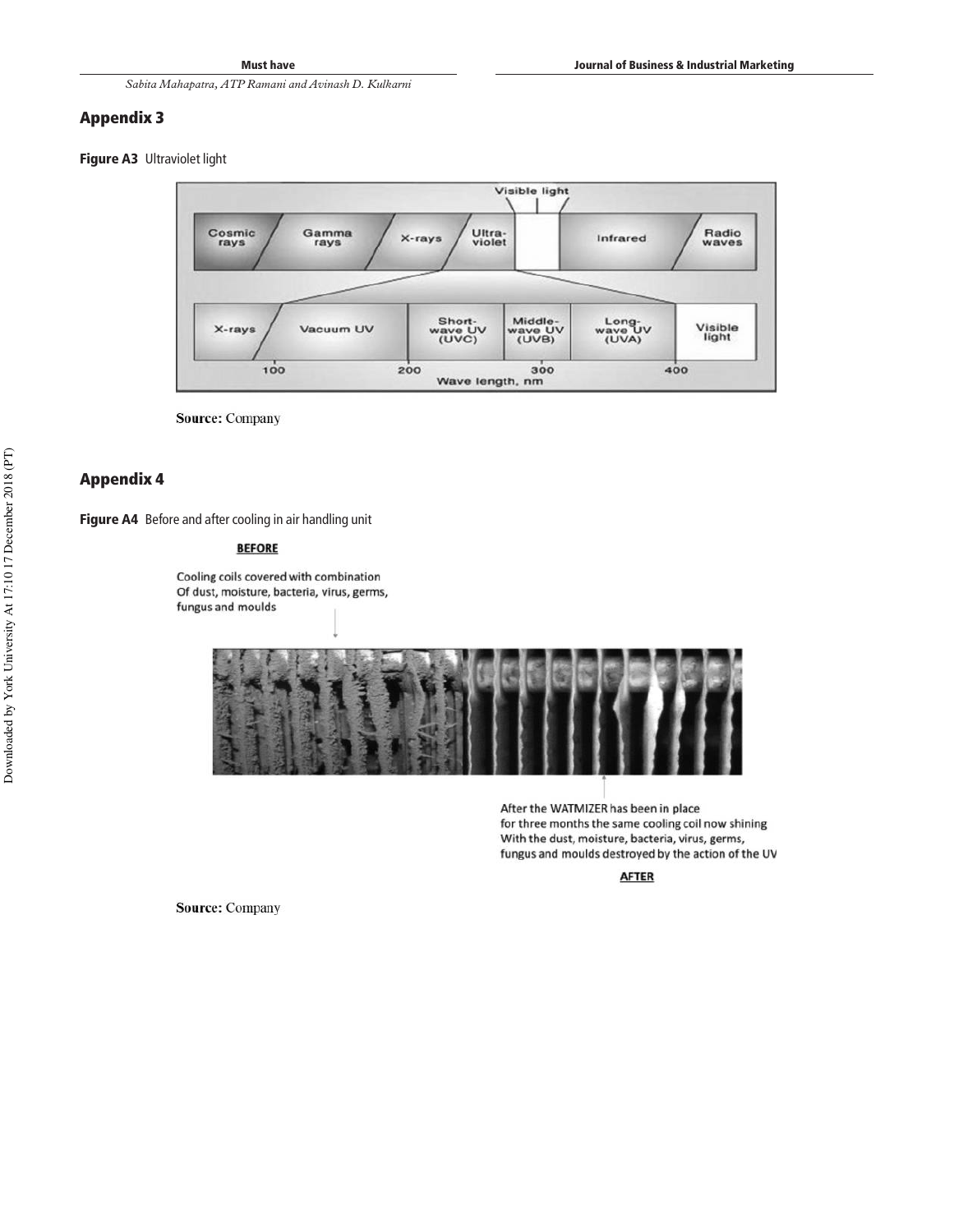#### Appendix 5

#### **Figure A5** Working of the WATMIZER system



**Source: Company** 

#### Appendix 6

#### Price of WATMIZER system

Typically a building at 4 levels, housing about 600 people will have 10 AHUs of 16000 cfm (cubic feet per minute flow).

The WATMIZER system for such a set of AHUs of 16000 cfm would have in every AHU

8 UV lamps mounted on a frame and connected to ballast and a power source.

The price of the WATMIZER for each AHU would be around INR 80,000.

Installation cost would be INR 5,000 per AHU totaling to INR 85,000.

Hence, cost of the WATMIZER system for the whole building for 10 AHUs would be Rs 850000.

This investment was to be paid back in approximately 24 months, through energy savings.

The competitor price for the same would be around INR 110,000.

Installation cost would be INR 5,000 for installation for every AHU totaling to INR 115,000 per AHU or INR 1,150,000 for the whole building containing 10 AHUs.

#### Appendix 7

Figure A6 Proof of concept test

| Company                                                                | <b>Energy Saving</b>    |                                                    |             |
|------------------------------------------------------------------------|-------------------------|----------------------------------------------------|-------------|
| <b>HDFC Bank</b>                                                       | 26%                     | <b>Chiller</b>                                     |             |
| <b>Aker Solutions</b>                                                  | 18%                     | <b>Chiller</b>                                     |             |
| <b>RPG House</b>                                                       | 25%                     | Chiller                                            |             |
| <b>Edelweiss</b><br><b>Lodha Excelus</b>                               | $12% +$<br>17.4%        | Chiller<br>Chiller                                 | 75-94% IAQ  |
| <b>Renaissance Hotel</b><br><b>Grand Hyatt</b><br><b>Sofitel Hotel</b> | $15% +$<br>16.6%<br>11% | <b>Chiller</b><br><b>Chiller</b><br><b>Chiller</b> | improvement |
| <b>Novotel Hotel</b>                                                   | 22%                     | Blower                                             |             |
| Sahara Star Hotel                                                      | $15% +$                 | <b>Chiller</b>                                     |             |
| <b>GVK Mumbai International Airport</b>                                | $22% +$                 | <b>Blower</b>                                      | 96% IAQ     |
| <b>GMRIGI Airport</b>                                                  | 29%                     | <b>Blower</b>                                      | improvement |
| Cipla Goa                                                              | 19%                     | Chiller                                            |             |
| <b>RPG Lifesciences</b>                                                | 14%                     | Chiller                                            |             |
| <b>Emcure Pharma</b>                                                   | $20% +$                 | <b>Chiller</b>                                     |             |

**Source: Company**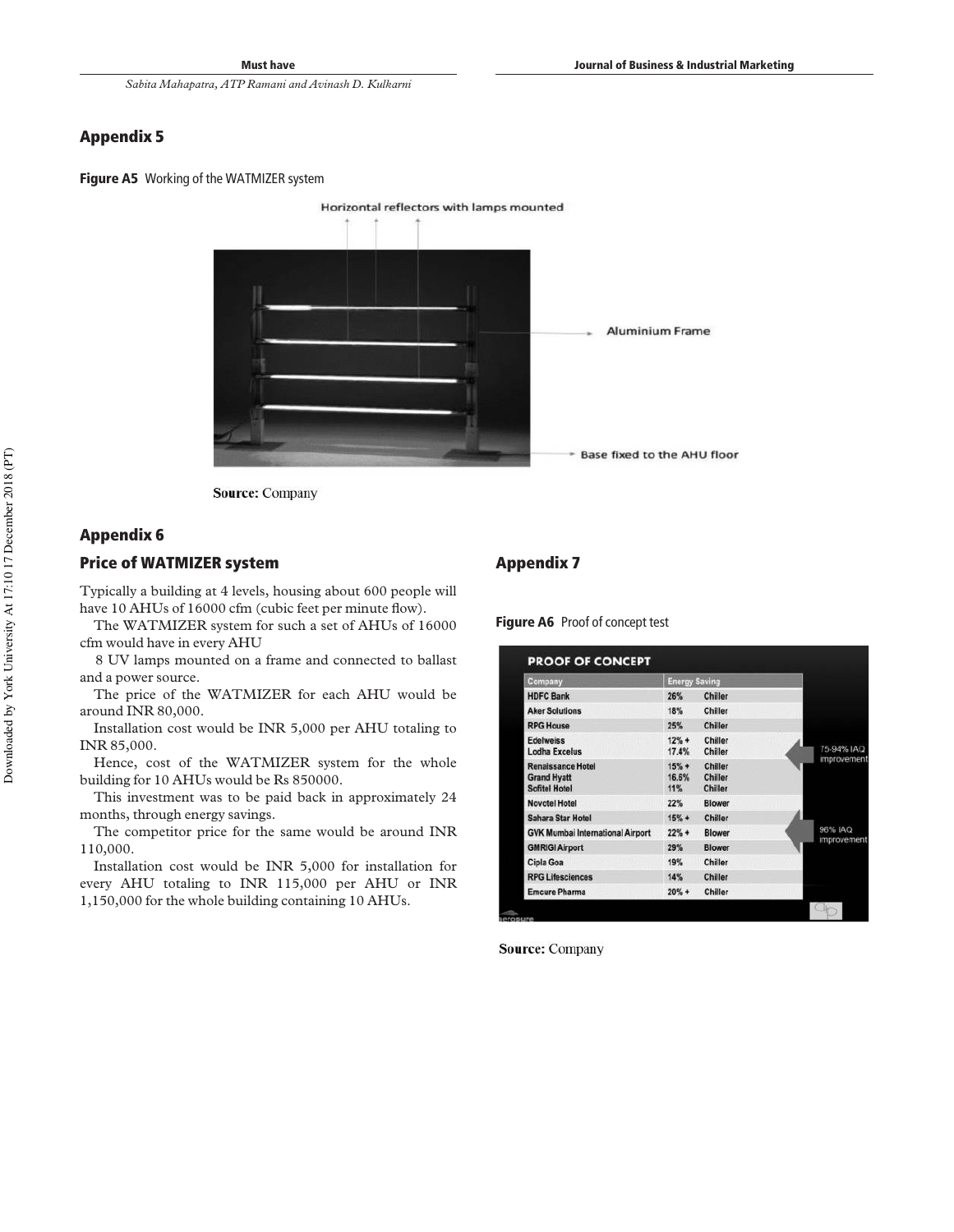### Appendix 8. Proof of concept test

The PoC test was a pilot test conducted on one air handling unit to prove that the WATMIZER system saved energy and improved the indoor air quality (IAQ). The test methodology included the following steps:

- The air handling unit was fitted with a British thermal unit (BTU) meter, which was fitted in the cooling water inlet pipe. This measured the energy consumed by the cooling action that happened at the cooling coil.
- Before fitting the WATMIZER system, BTU meter readings were taken regularly at the same time, every day for 60 days.
- The IAQ test was also performed to measure total bacterial count and total fungal count before fitting the WATMIZER system by placing petri dishes at locations served by the air handling unit.
- After 60 days, the WATMIZER system was fitted.
- BTU meter readings were continued for 90 days after that. The difference in energy consumption before and after the WATMIZER system indicated the savings.
- The IAQ test was repeated by placing petri dishes at the same locations as during the pretest.
- The difference in the total bacterial count and the total fungal count showed improvement in IAQ.

#### Appendix 9. Typical example of real time savings calculations

XYZ Company is an IT Software Company in Bengaluru. In one of their buildings, the WATMIZER system was installed in March 2015.

Number of air handling units: 8 Number of WATMIZER system: 8 Total cubic feet per minute (CFM) of air handling units: 135,000 Number of UV lamps: 80 Total cost of the system (INR) 2,350,000 Source: Company